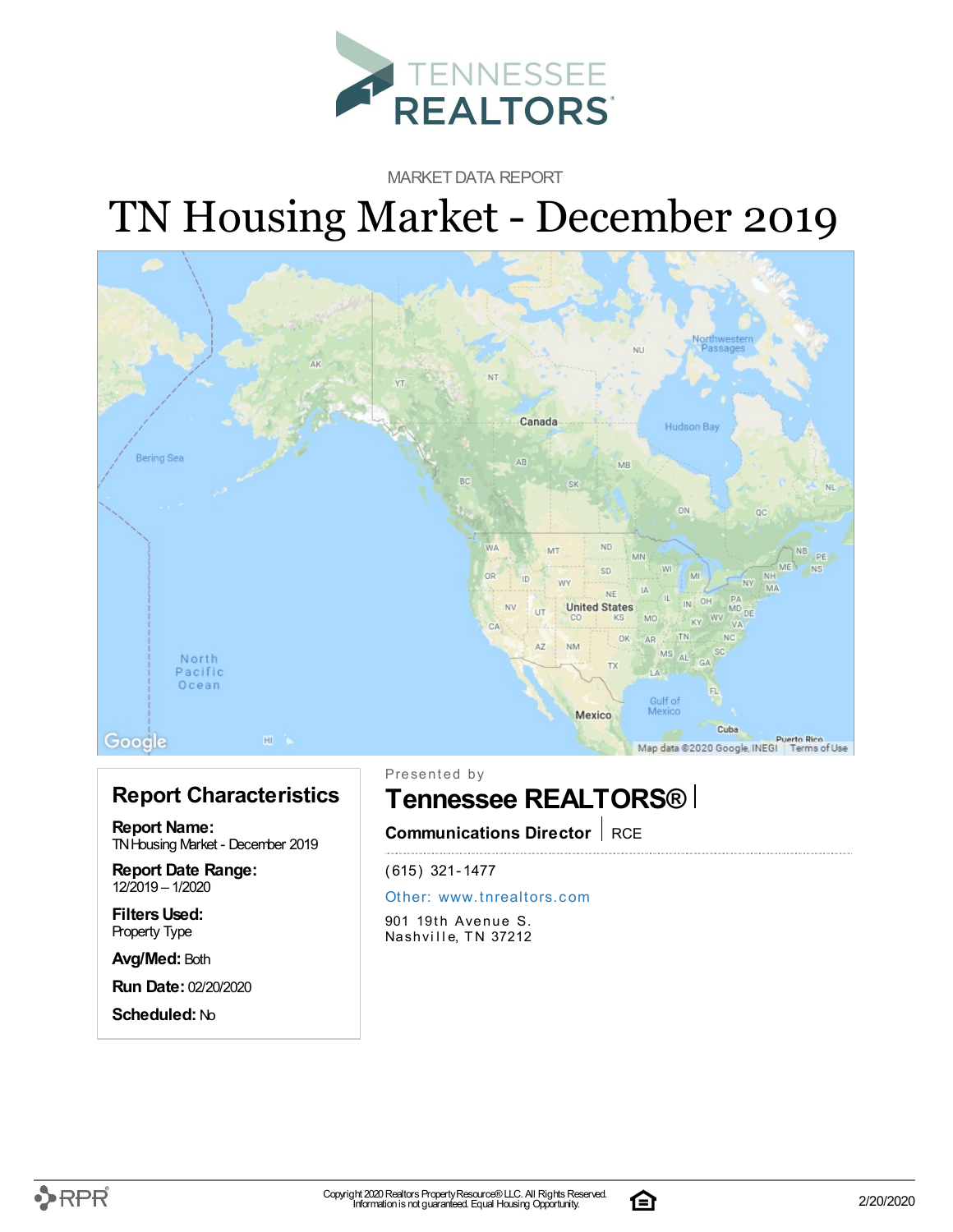

## Summary of Key Listing and Sales Metrics

A summary of the key metrics selected to be included in the report. MLS sources where licensed.

| <b>Key Metrics</b>                     | <b>Jan 2020</b>  | <b>Jan 2019</b>  | $+ 1 -$   | <b>YTD 2020</b> | <b>YTD 2019</b> | $+$ / -  |
|----------------------------------------|------------------|------------------|-----------|-----------------|-----------------|----------|
| <b>Listing Activity Charts Metrics</b> |                  |                  |           |                 |                 |          |
| New Listing Count                      | 11,315           | 11,300           | $+0.1\%$  | 18,986          | 18,368          | $+3.4%$  |
| New Listing Volume                     | \$3,612,163,771  | \$3,441,359,362  | $+5%$     | \$5,949,936,479 | \$5,497,896,889 | $+8.2%$  |
| Active Listing Count                   | 69,192           | 54,761           | $+26.4%$  | <b>N/A</b>      | <b>NA</b>       |          |
| Active Listing Volume                  | \$28,472,758,070 | \$21,179,942,808 | $+34.4%$  | <b>N/A</b>      | <b>N/A</b>      |          |
| Average Listing Price                  | \$411,611        | \$386,827        | $+6.4%$   | \$410,362       | \$386,062       | $+6.3%$  |
| Median Listing Price                   | \$319,500        | \$299,900        | $+6.5%$   | \$317,502       | \$299,455       | $+6%$    |
| Average Listing Price per Sq Ft        | \$157            | \$150            | $+5.3%$   | \$157           | \$149           | $+5.3%$  |
| Median Listing Price per Sq Ft         | \$140            | \$134            | $+4.5%$   | \$140           | \$134           | $+4.9%$  |
| <b>Sales Activity Charts Metrics</b>   |                  |                  |           |                 |                 |          |
| New Pending Sales Count                | 10,423           | 8,082            | $+29%$    | 21,035          | 14,628          | +43.8%   |
| New Pending Sales Volume               | \$2,969,700,673  | \$2,080,996,439  | $+42.7\%$ | \$6,040,075,747 | \$3,793,882,037 | $+59.2%$ |
| Pending Sales Count                    | 12,769           | 10,713           | $+19.2%$  | <b>N/A</b>      | <b>N/A</b>      |          |
| Pending Sales Volume                   | \$3,841,608,421  | \$3,053,356,801  | +25.8%    | <b>N/A</b>      | <b>N/A</b>      |          |
| Closed Sales Count                     | 6,897            | 5,788            | $+19.2%$  | 15,615          | 13,129          | +18.9%   |
| Closed Sales Volume                    | \$1,870,222,180  | \$1,454,760,884  | $+28.6\%$ | \$4,323,890,205 | \$3,354,530,024 | $+28.9%$ |
| Average Sales Price                    | \$271,165        | \$251,341        | $+7.9%$   | \$276,906       | \$255,505       | $+8.4%$  |
| Median Sales Price                     | \$230,000        | \$210,000        | $+9.5%$   | \$233,783       | \$212,796       | $+9.9%$  |
| Average Sales Price per Sq Ft          | \$132            | \$124            | $+6.8%$   | \$134           | \$125           | $+7.2%$  |
| Median Sales Price per Sq Ft           | \$125            | \$119            | $+5%$     | \$127           | \$119           | $+6.5%$  |

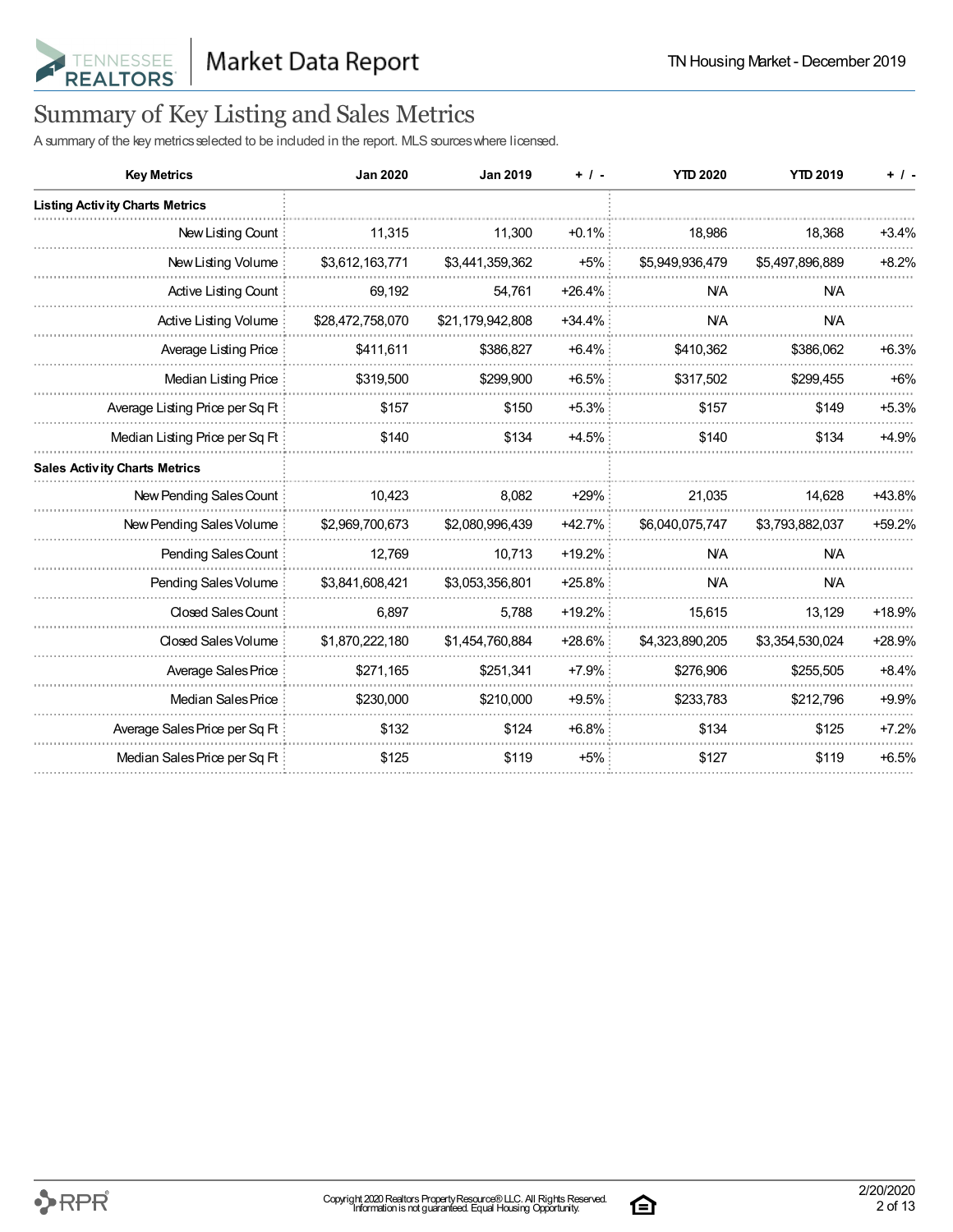

#### New Listings

The number of new residential listings that were added each month.

| <b>Filters Used</b>                       | 20K ··········· |            |            |     |     |                       |    |            |           |            |            |            |             |            |
|-------------------------------------------|-----------------|------------|------------|-----|-----|-----------------------|----|------------|-----------|------------|------------|------------|-------------|------------|
| Property Type: Single Family<br>Residence | $15K$ $-$       |            |            |     |     |                       |    |            |           |            |            |            |             |            |
|                                           |                 |            |            |     |     |                       |    |            |           |            |            |            |             |            |
|                                           |                 |            |            |     |     |                       |    |            |           |            |            |            |             |            |
|                                           |                 | Jan<br>'19 | Feb<br>'19 | '19 | '19 | Mar Apr May Jun<br>19 | 19 | Jul<br>'19 | Aug<br>19 | Sep<br>'19 | Oct<br>'19 | Nov<br>'19 | Dec<br>'19  | Jan<br>'20 |
| Current Year                              |                 |            |            |     |     |                       |    |            |           |            |            |            | 7.67K 11.3K |            |
| <b>Prior Year</b>                         |                 |            |            |     |     |                       |    |            |           |            |            |            | 7.07K 11.3K |            |
| Percent Change from Prior Year            |                 |            |            |     |     |                       |    |            |           |            |            |            | 9%          | 0%         |

#### New Listing Volume

The sum of the listing price of residential listings that were added each month.

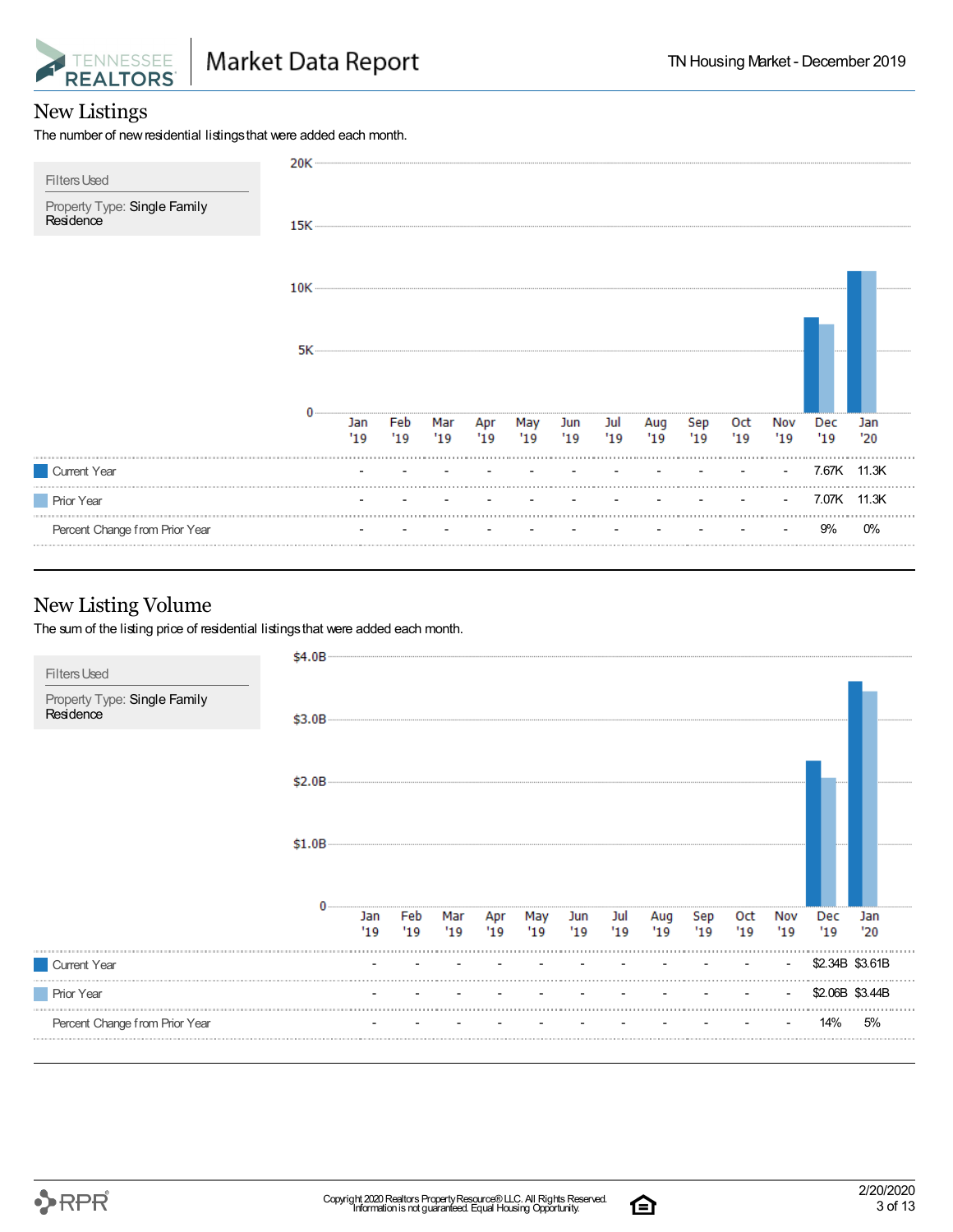

#### Active Listings

The number of active residential listings at the end of each month.



#### Active Listing Volume

The sum of the listing price of active residential listings at the end of each month.





合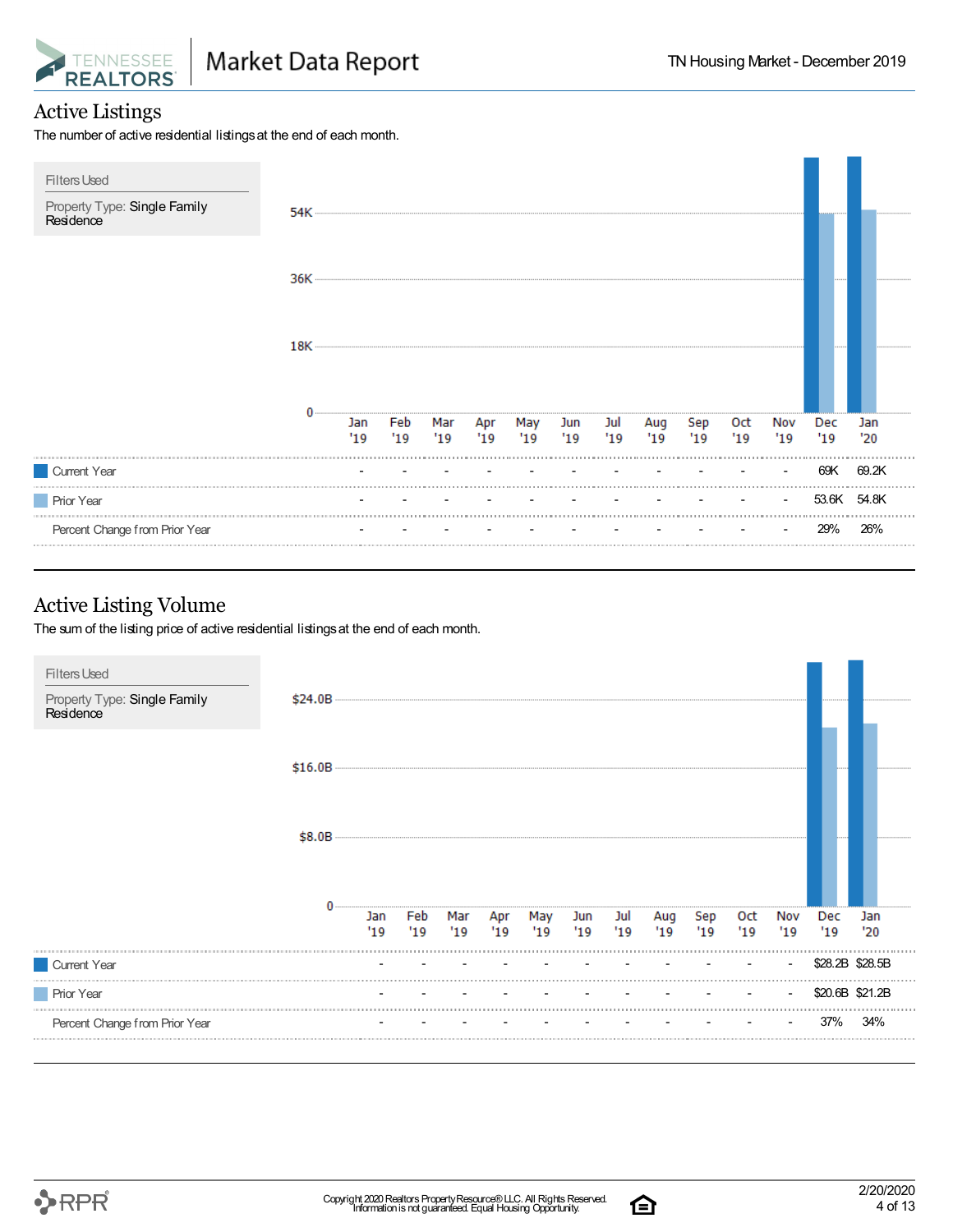

#### Average Listing Price

The average listing price of active residential listings at the end of each month.

| <b>Filters Used</b>                       | \$500K     |            |            |            |            |           |           |           |           |           |                |            |               |
|-------------------------------------------|------------|------------|------------|------------|------------|-----------|-----------|-----------|-----------|-----------|----------------|------------|---------------|
| Property Type: Single Family<br>Residence |            |            |            |            |            |           |           |           |           |           |                |            |               |
|                                           |            |            |            |            |            |           |           |           |           |           |                |            |               |
|                                           | \$125K     |            |            |            |            |           |           |           |           |           |                |            |               |
|                                           |            |            |            |            |            |           |           |           |           |           |                |            |               |
|                                           | Jan<br>'19 | Feb<br>'19 | Mar<br>'19 | Apr<br>'19 | May<br>'19 | Jun<br>19 | Jul<br>19 | Aug<br>19 | Sep<br>19 | Oct<br>19 | Nov<br>'19     | Dec<br>'19 | Jan<br>'20    |
| Current Year                              |            |            |            |            |            |           |           |           |           |           | $\blacksquare$ |            | \$409K \$412K |
| <b>Prior Year</b>                         |            |            |            |            |            |           |           |           |           |           | $\sim$         |            | \$385K \$387K |
| Percent Change from Prior Year            |            |            |            |            |            |           |           |           |           |           |                | 6%         | 6%            |

#### Median Listing Price

The median listing price of active residential listings at the end of each month.

| Percent Change from Prior Year            |            |            |             |            |            |            |            |            |            |            |            | 6%            | 7%         |
|-------------------------------------------|------------|------------|-------------|------------|------------|------------|------------|------------|------------|------------|------------|---------------|------------|
| <b>Prior Year</b>                         |            |            |             |            |            |            |            |            |            |            |            | \$299K \$300K |            |
| Current Year                              |            |            |             |            |            |            |            |            |            |            | $\sim$     | \$316K \$319K |            |
|                                           | Jan<br>'19 | Feb<br>'19 | Mar<br>"19" | Apr<br>'19 | May<br>'19 | Jun<br>'19 | Jul<br>'19 | Aug<br>'19 | Sep<br>'19 | Oct<br>'19 | Nov<br>'19 | Dec<br>'19    | Jan<br>'20 |
|                                           |            |            |             |            |            |            |            |            |            |            |            |               |            |
|                                           |            |            |             |            |            |            |            |            |            |            |            |               |            |
|                                           |            |            |             |            |            |            |            |            |            |            |            |               |            |
| Property Type: Single Family<br>Residence |            |            |             |            |            |            |            |            |            |            |            |               |            |
| <b>Filters Used</b>                       |            |            |             |            |            |            |            |            |            |            |            |               |            |

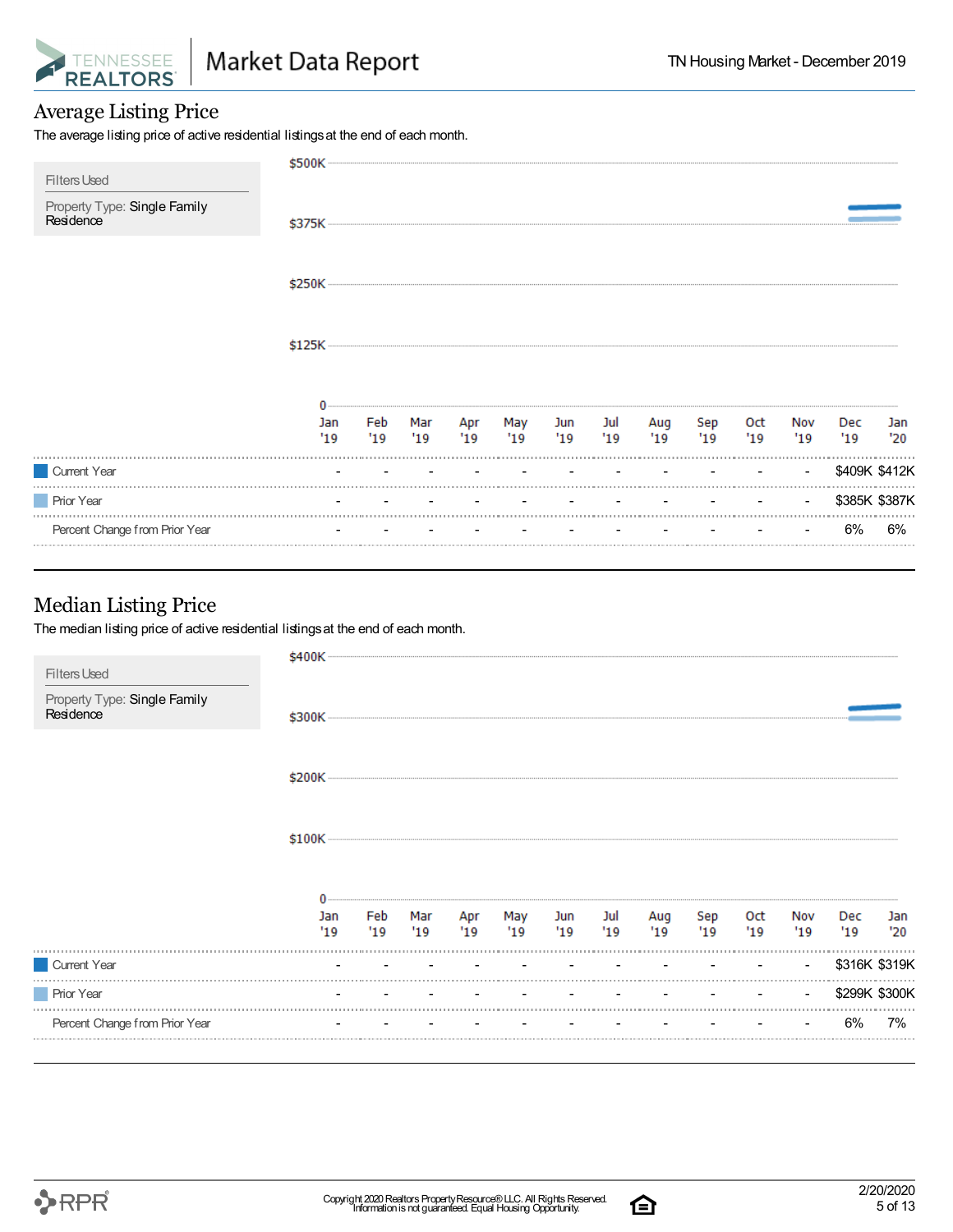

#### Average Listing Price per Sq Ft

The average of listing prices divided by the living area of homes on market at the end of each month.

| <b>Filters Used</b>                       | \$200      |            |             |             |            |           |            |           |           |            |           |            |            |
|-------------------------------------------|------------|------------|-------------|-------------|------------|-----------|------------|-----------|-----------|------------|-----------|------------|------------|
| Property Type: Single Family<br>Residence |            |            |             |             |            |           |            |           |           |            |           |            |            |
|                                           | $$100$     |            |             |             |            |           |            |           |           |            |           |            |            |
|                                           | \$50       |            |             |             |            |           |            |           |           |            |           |            |            |
|                                           | Jan<br>'19 | Feb<br>'19 | Mar<br>"19" | Apr<br>"19" | May<br>'19 | Jun<br>19 | Jul<br>'19 | Aug<br>19 | Sep<br>19 | Oct<br>'19 | Nov<br>19 | Dec<br>'19 | Jan<br>'20 |
| Current Year                              |            |            |             |             |            |           |            |           |           |            |           | \$156      | \$157      |
| <b>Prior Year</b>                         |            |            |             |             |            |           |            |           |           |            |           | \$148      | \$150      |
| Percent Change from Prior Year            |            |            |             |             |            |           |            |           |           |            |           | 5%         | 5%         |

#### Median Listing Price per Sq Ft

The median of listing prices divided by the living area of homes on market at the end of each month.

| <b>Filters Used</b>                       | \$200      |            |           |                    |            |                                   |            |            |            |            |            |                   |            |
|-------------------------------------------|------------|------------|-----------|--------------------|------------|-----------------------------------|------------|------------|------------|------------|------------|-------------------|------------|
| Property Type: Single Family<br>Residence |            |            |           |                    |            |                                   |            |            |            |            |            |                   |            |
|                                           |            |            |           |                    |            |                                   |            |            |            |            |            |                   |            |
|                                           | \$50       |            |           |                    |            |                                   |            |            |            |            |            |                   |            |
|                                           | Jan<br>'19 | Feb<br>'19 | Mar<br>19 | Apr<br>19          | May<br>'19 | Jun<br>19                         | Jul<br>'19 | Aug<br>'19 | Sep<br>'19 | Oct<br>'19 | Nov<br>'19 | <b>Dec</b><br>'19 | Jan<br>'20 |
| Current Year                              |            |            |           | the company of the | $\sim$     | the control of the control of the |            |            |            |            | $\sim$     | \$140             | \$140      |
| <b>Prior Year</b>                         |            |            |           |                    |            |                                   |            |            |            |            | $\sim$     | \$133             | \$134      |
| Percent Change from Prior Year            |            |            |           |                    |            |                                   |            |            |            |            | $\sim$     | 5%                | 4%         |

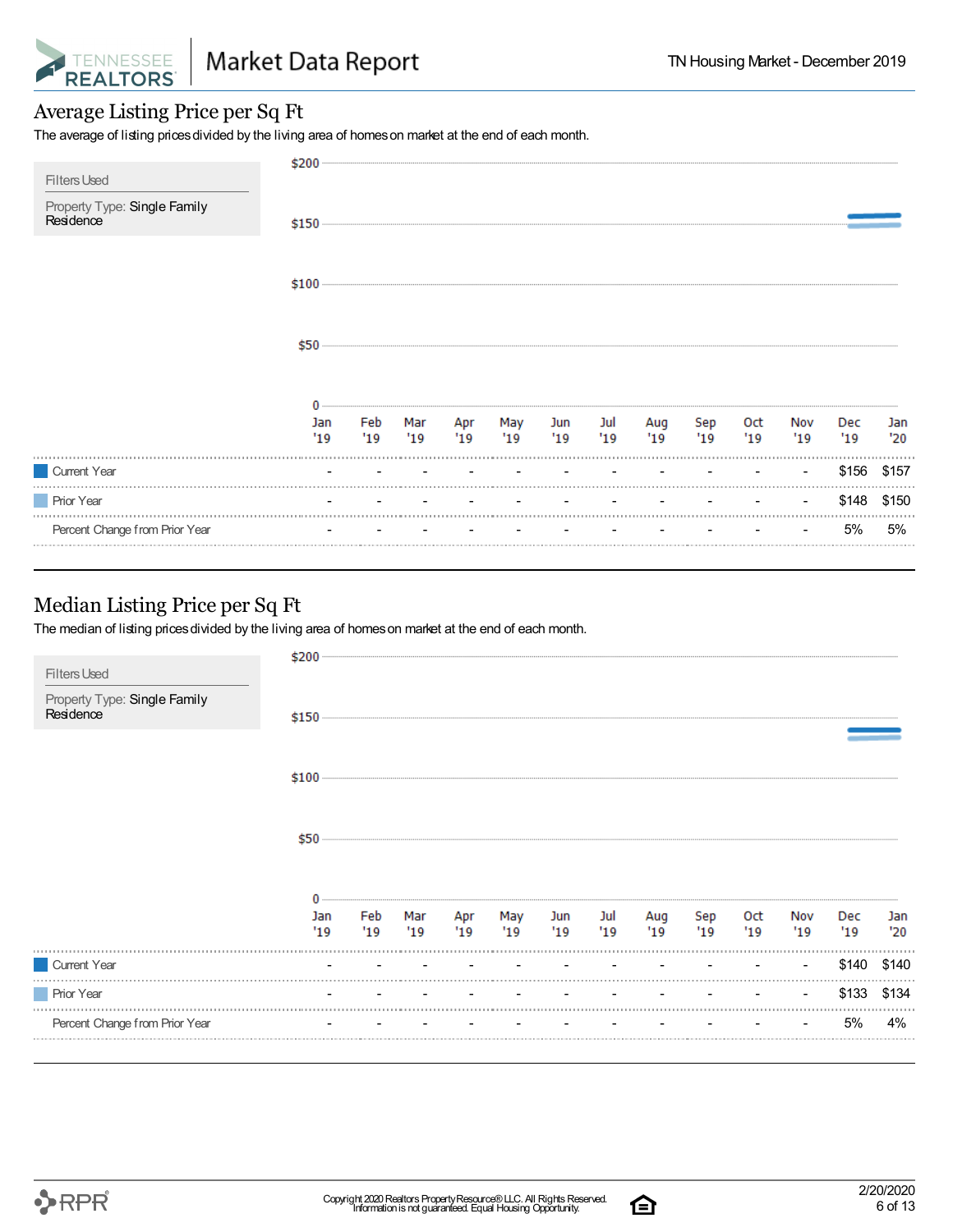

#### Active/Pending/Sold Units

The number of residential propertiesthat were Active, Pending and Sold each month.

| <b>Filters Used</b>                       |            |           |     |               |            |    |                 |           |           |           |           |            |             |
|-------------------------------------------|------------|-----------|-----|---------------|------------|----|-----------------|-----------|-----------|-----------|-----------|------------|-------------|
| Property Type: Single Family<br>Residence |            |           |     |               |            |    |                 |           |           |           |           |            |             |
|                                           |            |           |     |               |            |    |                 |           |           |           |           |            |             |
|                                           |            |           |     |               |            |    |                 |           |           |           |           |            |             |
|                                           |            |           |     |               |            |    |                 |           |           |           |           |            |             |
|                                           | Jan<br>'19 | Feb<br>19 | '19 | Mar Apr<br>19 | May<br>'19 | 19 | Jun Jul<br>"19" | Aug<br>19 | Sep<br>19 | Oct<br>19 | Nov<br>19 | Dec<br>19  | Jan<br>'20  |
| Active                                    |            |           |     |               |            |    |                 |           |           |           | $\sim$    | 69K        | 69.2K       |
| Pending                                   |            |           |     |               |            |    |                 |           |           |           | $\sim$    |            | 10.5K 12.8K |
| Sold                                      |            |           |     |               |            |    |                 |           |           |           | $\sim$    | 8.72K 6.9K |             |

#### New Pending Sales

The number of residential propertieswith accepted offersthat were added each month.

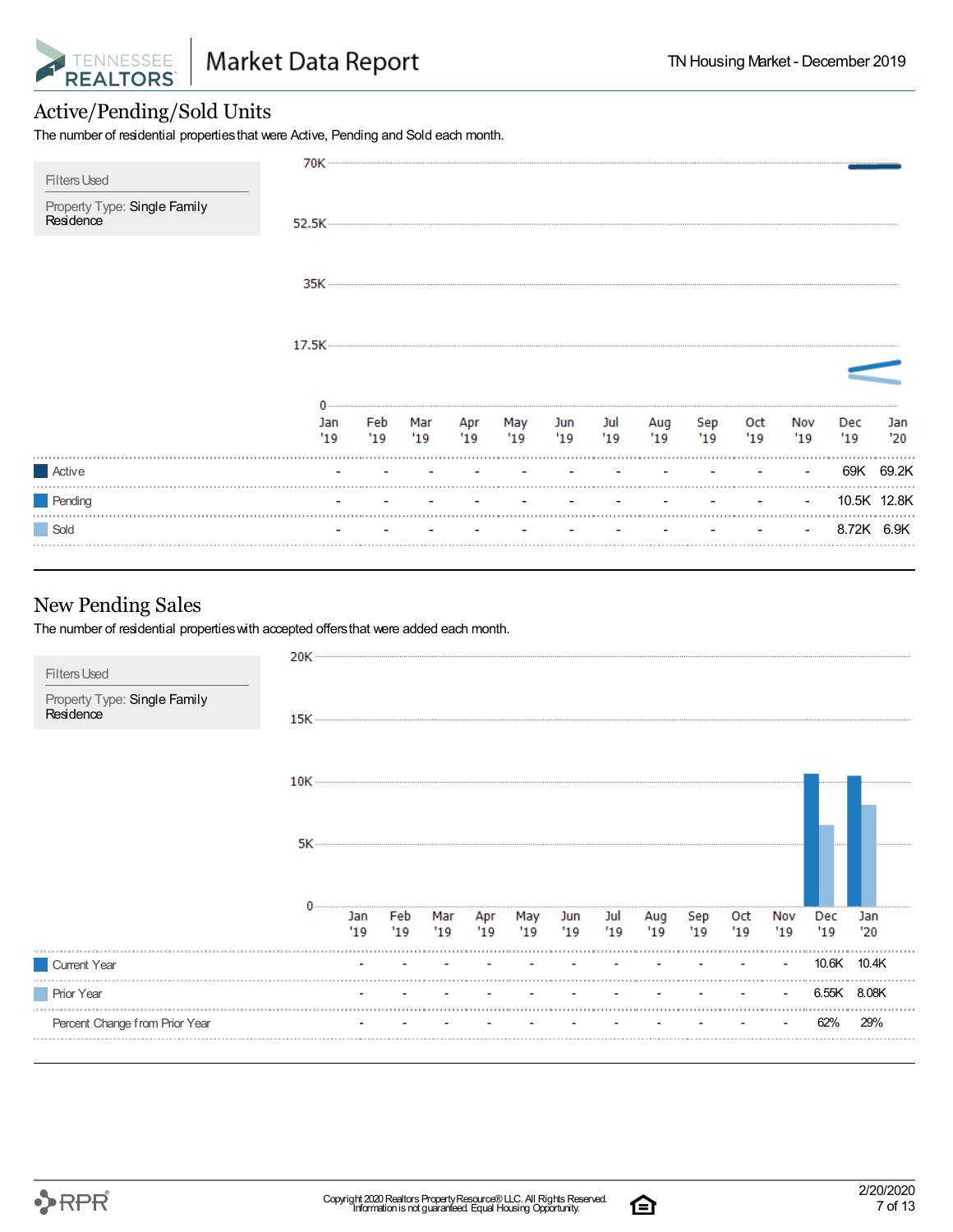

#### New Pending Sales Volume

The sum of the sales price of residential properties with accepted offers that were added each month.

|                                                                  | \$4.0B |            |            |            |            |            |     |                |            |            |             |            |            |                 |
|------------------------------------------------------------------|--------|------------|------------|------------|------------|------------|-----|----------------|------------|------------|-------------|------------|------------|-----------------|
| <b>Filters Used</b><br>Property Type: Single Family<br>Residence | \$3.0B |            |            |            |            |            |     |                |            |            |             |            |            |                 |
|                                                                  | \$2.0B |            |            |            |            |            |     |                |            |            |             |            |            |                 |
|                                                                  | \$1.0B |            |            |            |            |            |     |                |            |            |             |            |            |                 |
|                                                                  |        | Jan<br>'19 | Feb<br>'19 | Mar<br>'19 | Apr<br>'19 | May<br>'19 | '19 | Jun Jul<br>'19 | Aug<br>'19 | Sep<br>'19 | Oct<br>"19" | Nov<br>'19 | Dec<br>'19 | Jan<br>'20      |
| Current Year                                                     |        |            |            |            |            |            |     |                |            |            |             | ٠          |            | \$3.07B \$2.97B |
| <b>Prior Year</b>                                                |        |            |            |            |            |            |     |                |            |            |             |            |            | \$1.71B \$2.08B |
| Percent Change from Prior Year                                   |        |            |            |            |            |            |     |                |            |            |             |            | 79%        | 43%             |

#### Pending Sales

The number of residential properties with accepted offers that were available at the end each month.

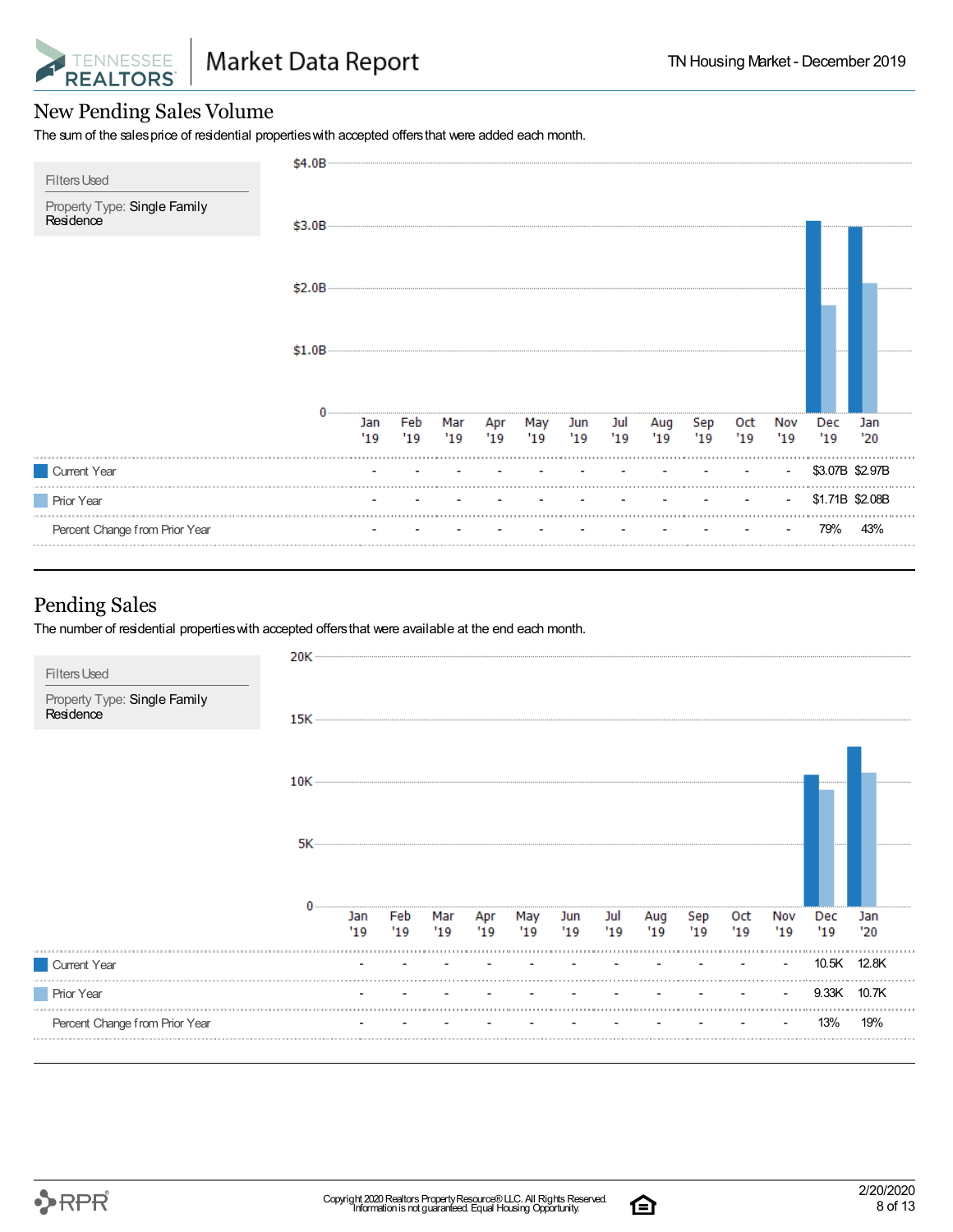

#### Pending Sales Volume

The sum of the salesprice of residential propertieswith accepted offersthat were available at the end of each month.

| <b>Filters Used</b>                       | \$4.0B |             |            |            |                                     |           |      |               |           |           |            |            |                 |            |
|-------------------------------------------|--------|-------------|------------|------------|-------------------------------------|-----------|------|---------------|-----------|-----------|------------|------------|-----------------|------------|
| Property Type: Single Family<br>Residence | \$3.0B |             |            |            |                                     |           |      |               |           |           |            |            |                 |            |
|                                           | \$2.0B |             |            |            |                                     |           |      |               |           |           |            |            |                 |            |
|                                           | \$1.0B |             |            |            |                                     |           |      |               |           |           |            |            |                 |            |
|                                           |        | Jan<br>"19" | Feb<br>'19 | Mar<br>'19 | $\overline{Apr}$<br>$\overline{19}$ | May<br>19 | "19" | Jun Jul<br>19 | Aug<br>19 | Sep<br>19 | 0ct<br>'19 | Nov<br>'19 | Dec<br>'19      | Jan<br>'20 |
| Current Year                              |        |             |            |            |                                     |           |      |               |           |           |            |            | \$3.16B \$3.84B |            |
| <b>Prior Year</b>                         |        |             |            |            |                                     |           |      |               |           |           |            |            | \$2.71B \$3.05B |            |
| Percent Change from Prior Year            |        |             |            |            |                                     |           |      |               |           |           |            |            | 17%             | 26%        |

#### Closed Sales

The total number of residential properties sold each month.

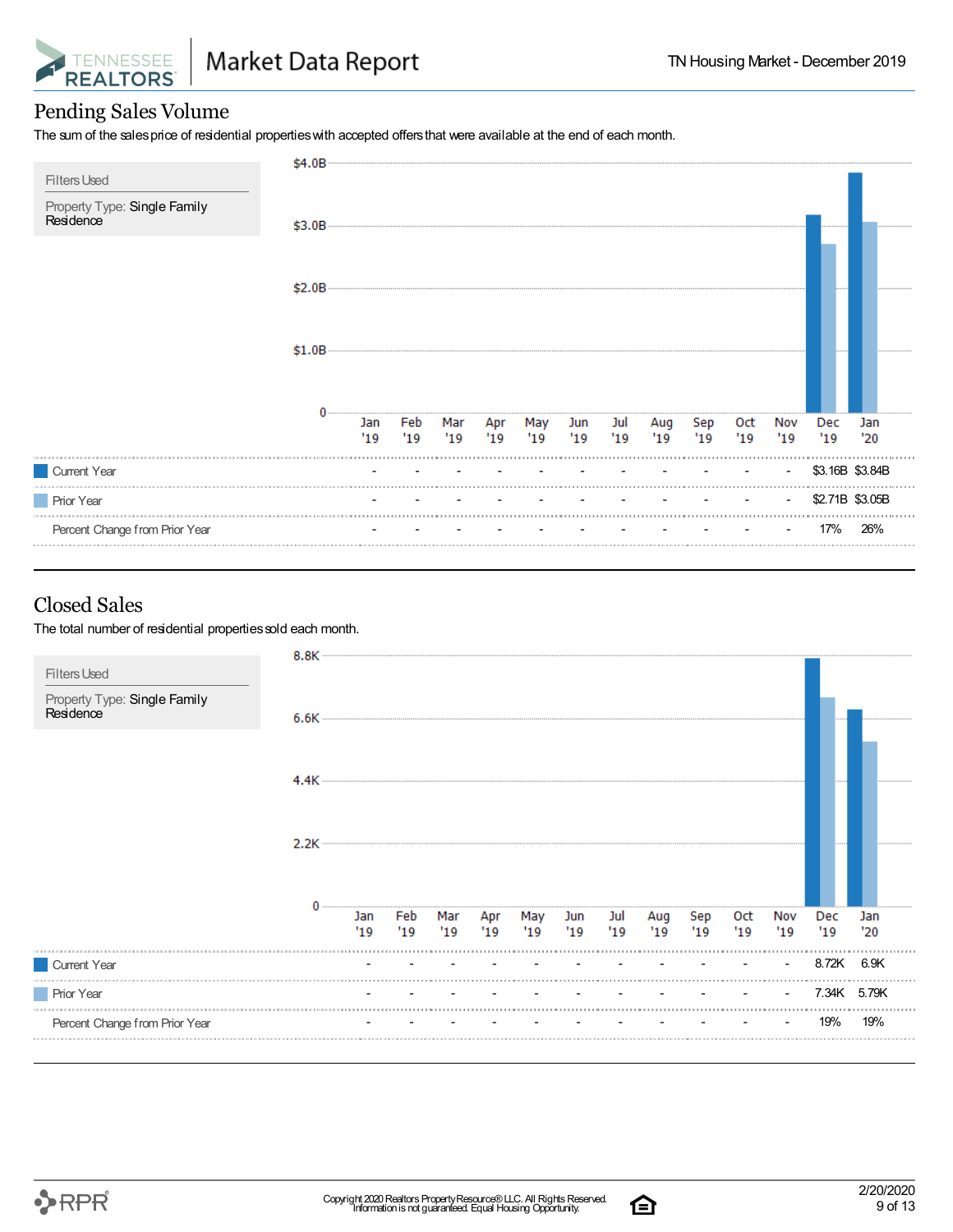

#### Closed Sales Volume

The sum of the sales price of residential properties sold each month.

| <b>Filters Used</b><br>Property Type: Single Family<br>Residence | \$2.4B |             |            |           |            |            |            |            |             |            |            |            |             |                 |
|------------------------------------------------------------------|--------|-------------|------------|-----------|------------|------------|------------|------------|-------------|------------|------------|------------|-------------|-----------------|
|                                                                  | \$1.6B |             |            |           |            |            |            |            |             |            |            |            |             |                 |
|                                                                  | \$0.8B |             |            |           |            |            |            |            |             |            |            |            |             |                 |
|                                                                  |        | Jan<br>"19" | Feb<br>'19 | Mar<br>19 | Apr<br>'19 | May<br>'19 | Jun<br>'19 | Jul<br>'19 | Aug<br>"19" | Sep<br>'19 | 0ct<br>'19 | Nov<br>'19 | Dec<br>"19" | Jan<br>'20      |
| Current Year                                                     |        |             |            |           |            |            |            |            |             |            |            |            |             | \$2.45B \$1.87B |
| <b>Prior Year</b>                                                |        |             |            |           |            |            |            |            |             |            |            |            |             | \$1.9B \$1.45B  |
| Percent Change from Prior Year                                   |        |             |            |           |            |            |            |            |             |            |            |            | 29%         | 29%             |

#### Closed Sales by Property Type

The percentage of residential properties sold each month by property type.



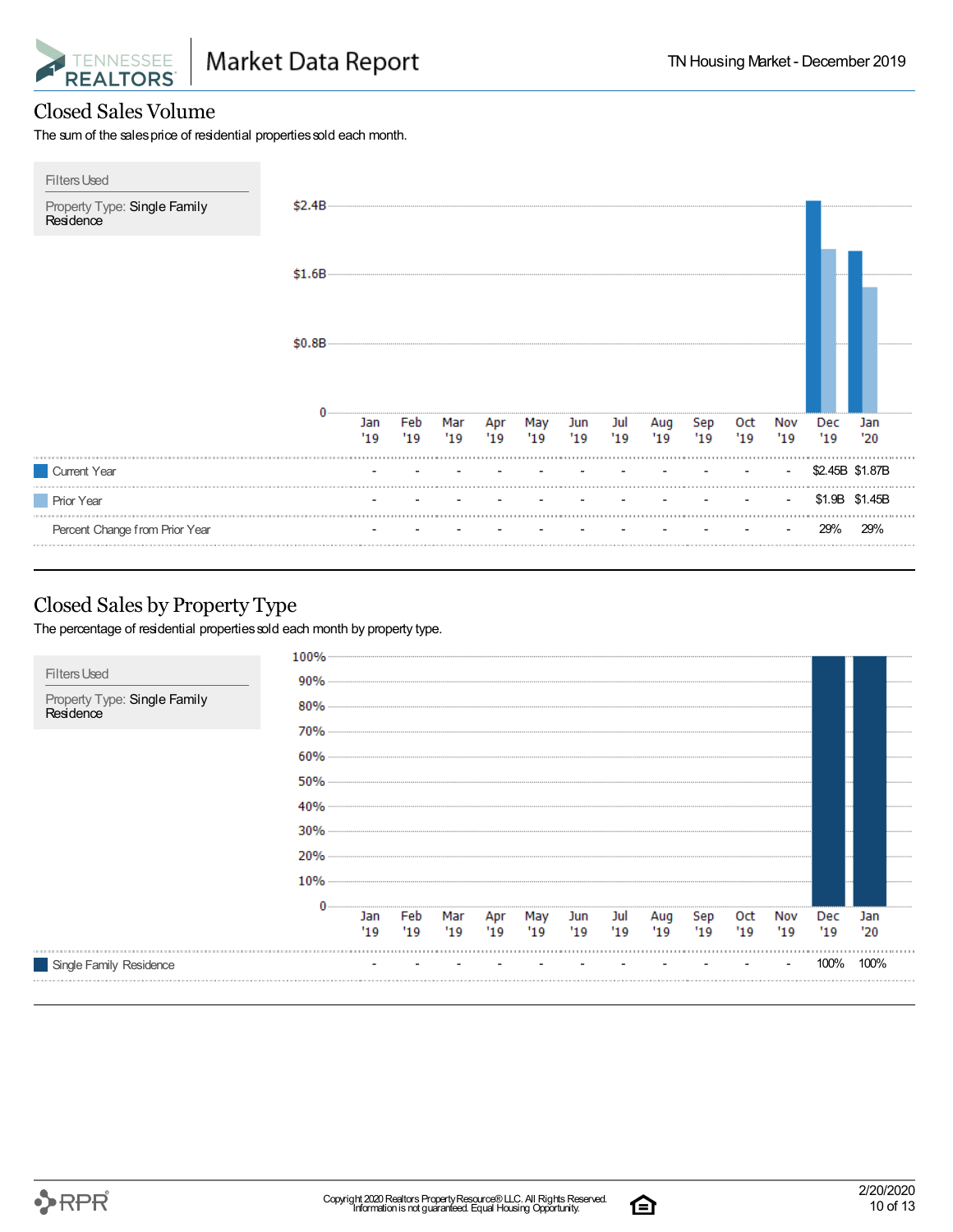

#### Average Sales Price

The average sales price of the residential properties sold each month.

| <b>Filters Used</b>                       | \$300K     |            |    |    |                   |     |               |             |            |           |                |             |               |
|-------------------------------------------|------------|------------|----|----|-------------------|-----|---------------|-------------|------------|-----------|----------------|-------------|---------------|
| Property Type: Single Family<br>Residence |            |            |    |    |                   |     |               |             |            |           |                |             |               |
|                                           |            |            |    |    |                   |     |               |             |            |           |                |             |               |
|                                           |            |            |    |    |                   |     |               |             |            |           |                |             |               |
|                                           |            |            |    |    |                   |     |               |             |            |           |                |             |               |
|                                           | Jan<br>'19 | Feb<br>'19 | 19 | 19 | Mar Apr May<br>19 | '19 | Jun Jul<br>19 | Aug<br>"19" | Sep<br>'19 | Oct<br>19 | Nov<br>'19     | Dec<br>"19" | Jan<br>'20    |
| Current Year                              |            |            |    |    |                   |     |               |             |            |           | $\sim$         |             | \$281K \$271K |
| <b>Prior Year</b>                         |            |            |    |    |                   |     |               | $\sim$      |            |           | $\blacksquare$ |             | \$259K \$251K |
| Percent Change from Prior Year            |            |            |    |    |                   |     |               |             |            |           |                | 9%          | 8%            |

#### Median Sales Price

The median sales price of the residential properties sold each month.

| <b>Filters Used</b>                       | \$300K     |             |             |            |            |             |           |            |            |            |            |               |            |
|-------------------------------------------|------------|-------------|-------------|------------|------------|-------------|-----------|------------|------------|------------|------------|---------------|------------|
| Property Type: Single Family<br>Residence |            |             |             |            |            |             |           |            |            |            |            |               |            |
|                                           |            |             |             |            |            |             |           |            |            |            |            |               |            |
|                                           | \$75K      |             |             |            |            |             |           |            |            |            |            |               |            |
|                                           |            |             |             |            |            |             |           |            |            |            |            |               |            |
|                                           | Jan<br>'19 | Feb<br>"19" | Mar<br>"19" | Apr<br>'19 | May<br>'19 | Jun<br>"19" | Jul<br>19 | Aug<br>'19 | Sep<br>'19 | Oct<br>'19 | Nov<br>'19 | Dec<br>'19    | Jan<br>'20 |
| Current Year                              |            |             |             |            |            |             |           |            |            |            | $\sim$     | \$237K \$230K |            |
| <b>Prior Year</b>                         |            |             |             |            |            |             |           |            |            |            | $\sim$     | \$215K \$210K |            |
| Percent Change from Prior Year            |            |             |             |            |            |             |           |            |            |            |            | 10%           | 10%        |
|                                           |            |             |             |            |            |             |           |            |            |            |            |               |            |

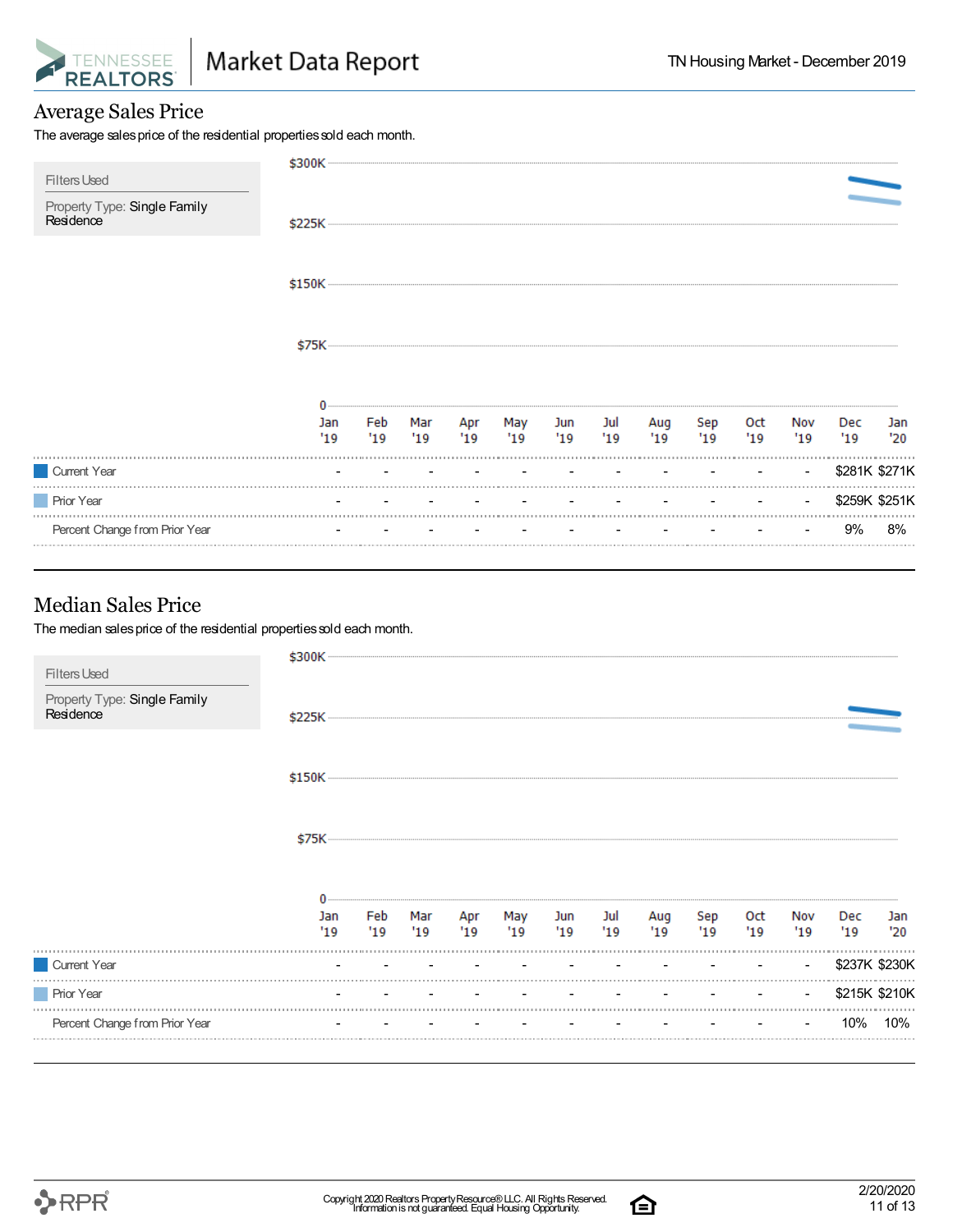

#### Average Sales Price per Sq Ft

The average of the sales price divided by the living area of properties sold each month.

| <b>Filters Used</b>                       |            |  |                                    |           |           |           |           |           |                |            |            |
|-------------------------------------------|------------|--|------------------------------------|-----------|-----------|-----------|-----------|-----------|----------------|------------|------------|
| Property Type: Single Family<br>Residence |            |  |                                    |           |           |           |           |           |                |            |            |
|                                           |            |  |                                    |           |           |           |           |           |                |            |            |
|                                           | \$50       |  |                                    |           |           |           |           |           |                |            |            |
|                                           | Jan<br>'19 |  | Feb Mar Apr May<br>'19 '19 '19 '19 | Jun<br>19 | Jul<br>19 | Aug<br>19 | Sep<br>19 | Oct<br>19 | Nov<br>'19     | Dec<br>'19 | Jan<br>'20 |
| Current Year                              |            |  |                                    |           |           |           |           |           | $\blacksquare$ | \$135      | \$132      |
| <b>Prior Year</b>                         |            |  |                                    |           |           |           |           |           |                | \$125      | \$124      |
| Percent Change from Prior Year            |            |  |                                    |           |           |           |           |           |                | 8%         | 7%         |

#### Median Sales Price per Sq Ft

The median of the sales price divided by the living area of properties sold each month.

| <b>Filters Used</b>                       | \$200      |            |           |            |            |           |            |            |           |            |            |            |            |
|-------------------------------------------|------------|------------|-----------|------------|------------|-----------|------------|------------|-----------|------------|------------|------------|------------|
| Property Type: Single Family<br>Residence |            |            |           |            |            |           |            |            |           |            |            |            |            |
|                                           |            |            |           |            |            |           |            |            |           |            |            |            |            |
|                                           | \$50       |            |           |            |            |           |            |            |           |            |            |            |            |
|                                           | Jan<br>'19 | Feb<br>'19 | Mar<br>19 | Apr<br>'19 | May<br>'19 | Jun<br>19 | Jul<br>'19 | Aug<br>'19 | Sep<br>19 | Oct<br>'19 | Nov<br>'19 | Dec<br>'19 | Jan<br>'20 |
| Current Year                              |            |            |           |            |            |           |            |            |           |            | $\sim$     | \$128      | \$125      |
| <b>Prior Year</b>                         |            |            |           |            |            |           |            |            |           |            | $\sim$     | \$119      | \$119      |
| Percent Change from Prior Year            |            |            |           |            |            |           |            |            |           |            |            | 8%         | 5%         |